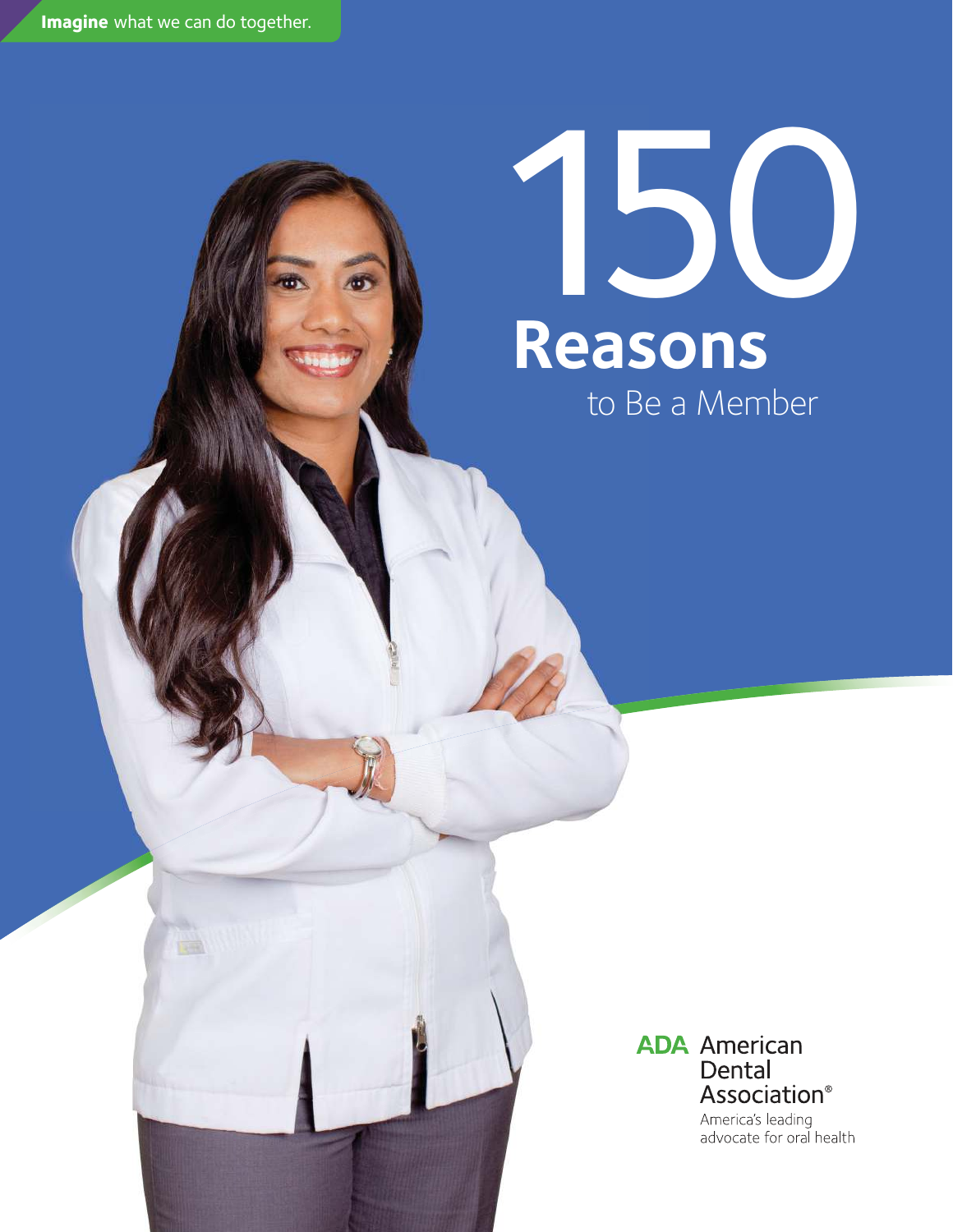- **1**  More than 157,000 dentists working together.
- **2** Highest level of participation among health care associations.
- **3** Patient education materials with credible content and cutting-edge graphics.
- **4**  Resources to make your practice more eficient.
- **5** Resources to be a better dentist.
- **6** A powerful voice in Washington, D.C., and the state capitals.
- **7** Legislative decisions about oral health care made with your input.
- **8** Legislative decisions about small business made with your input.
- **9** Give Kids A Smile<sup>®</sup> Day, the largest charitable oral health program in the U.S.
- **10** ADPAC, the number one health care PAC in 2008 elections.
- 11 The Paffenbarger Research Center (PRC) holds over 70 patents.
- **12** Funding for ground-breaking dental research.
- **13** \$1.4 million disbursed for research, education, access to care and charitable assistance by the ADA Foundation.



Volunteer programs to help the needy at home and around the world.



**15** Legal support for dentists' rights in lawsuits with managed care plans.

- **16** Legal support to maintain the dentist and patient as treatment decision makers.
- **17** Expanded programs with no dues increase in 2008 and 2009.
- **18** Support for states that want to implement community water fluoridation.
- **19** Free Guide for Compliance with the New Red Flags Rule.
- **20** Research to advance understanding of oral systemic health.
- **21** Work with the American Hospital Association on guidelines for the prevention of infective endocarditis.
- **22** Tools and tips to help your practice thrive at dentalpracticehub.ada.org.
- **23** ADA CE Online—earn CE when and where it's convenient for you.
- **24**  Essential Oral Health Care Act supported by nearly 60 cosponsors.
- **25** Evidence-based dentistry Web site at ebd.ada.org.
- **26** Programs to enhance your leadership skills.
- **27** Programs to help you improve your community.
- **28** Institute for Diversity in Leadership.
- **29** Significant discounts on patient education and practice management products.
- **30** Find A Dentist on ADA.org drives new patients to ADA member dentists.
- **31** Free Advertising Basics for Dentists: A Guide to Federal and State Rules and Standards.
- **32** Credible scientific information at your fingertips.
- **33** Contract Analysis Service review of unsigned dental benefit contracts
- **34**  ADA Dental Minute broadcast more than 10,000 times each month.

**35** Free caries risk assessment forms.





20,000 member e-mails to Congress delay the FTC Red Flags Rule.

- **37** Support to exempt dental practices from the FTC Red Flags Rule.
- **38** Support for legislation to allow small business loans for dental ofices in underserved areas.
- **39** Support for legislation to permit dental school graduates to deduct more interest on their student loans.
- **40**  OralLongevity™ campaign to encourage seniors to visit their dentist.
- **41**  OralLongevity™ advertising reached more than 14 million consumers.
- **42** National broadcast about oral health during pregnancy reached 4.1 million people.
- **43** Support for states to increase the Medicaid reimbursement rate.
- **44** Development of bone grafting materials to enable dental implants in one step.
- **45** New product information that's unbiased and scientifically sound from the ADA Professional Product Review™.
- **46**  Ninety percent of ADPACsupported Congressional seats won in 2008.
- **47** Support for elected officials who understand the importance of dentistry.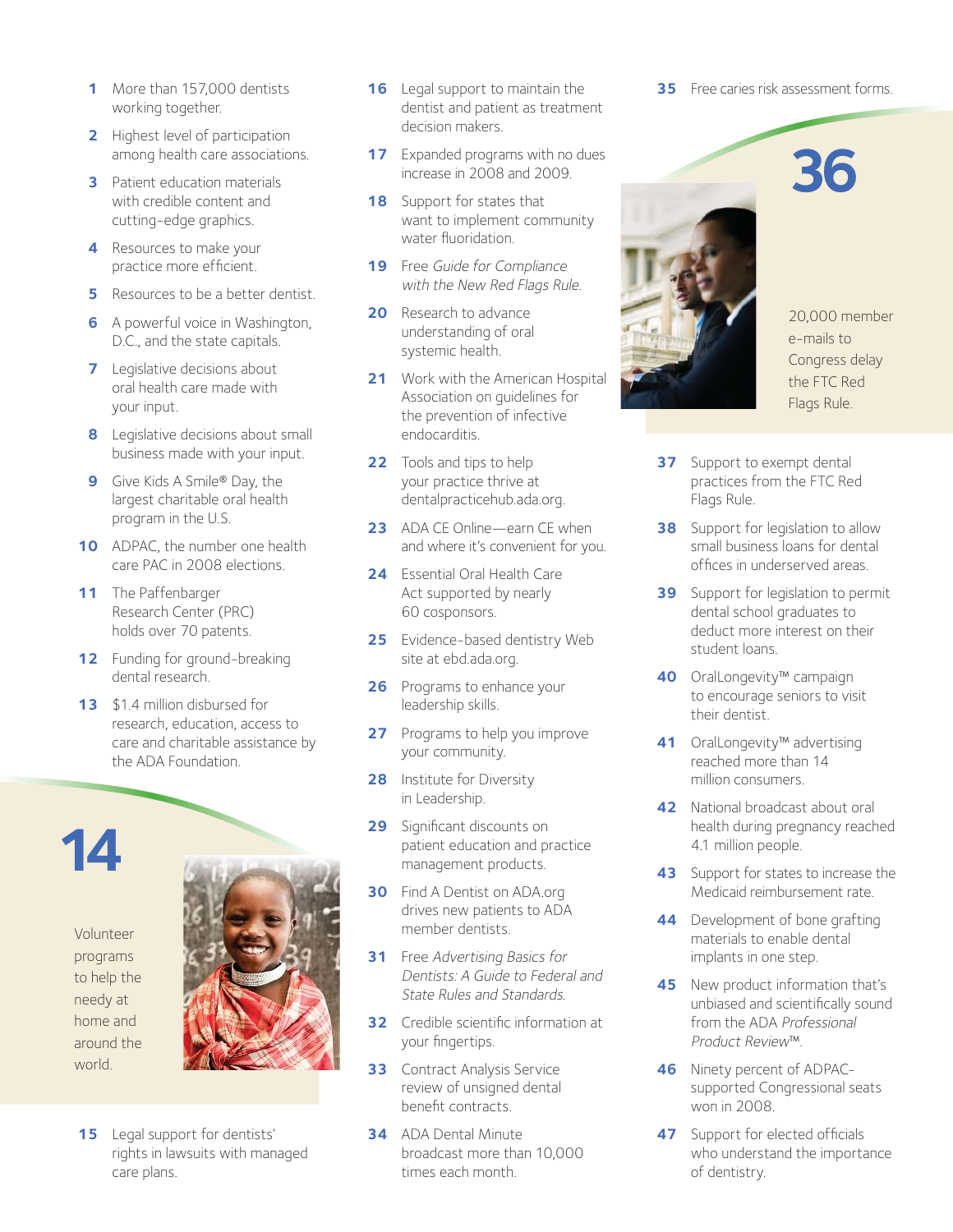- **48** Support for elected officials committed to the nation's oral health.
- **49** Research on fluoride content of infant formulas.
- **50** Evidence-based clinical recommendations on fluoride supplements and infant formula.
- **51** Other health care associations trust the ADA as their oral health resource.
- **52** Work with the American Diabetes Association on the relationship of oral health and diabetes.
- **53** Video news release about holiday sweets aired in all top 10 media markets.
- **54** Support for student loan forgiveness programs for dentists in underserved areas.
- **55** Course to manage emergencies related to sedation and general anesthesia.
- **56** Collaboration with the American Dental Society of Anesthesiology Research Foundation.
- **57** Immediate help if your office or home is damaged in an emergency or disaster.
- **58** Financial assistance for dentists struggling due to injury or illness.
- **59** You're not alone.
- **60**  Scholarships for students of diverse racial and ethnic backgrounds.
- **61** Going Green initiative with recommendations for "greening" your dental practice.
- **62**  ADA/Forsyth EBD Course helps you appraise and implement new treatment options.
- **63** Support and solutions for managing stress, depression and substance abuse.
- **64** Solutions for an ergonomic office and avoiding work-related injuries.
- **65** Work with ANSI and ISO to develop standards for lead in dental materials.
- **66** Reforms to pediatric dental care for Medicaid-eligible children.
- **67** Meth Mouth education for students and prisoners.
- **68** Flexible spending account legislation to cover dental products.
- **69** Work with EPA to promote self-regulation and use of amalgam separators.
- **70**  Work with OSHA on ergonomics self-regulation in the dental practice.
- **71** Work to deter on-campus marketing of soft drinks to school children.
- **72** Support of legislation to extend special pays and bonuses for military and uniformed dentists.
- **73** Evidence-based clinical recommendations on pit and fissure sealants.
- **74** Graduate-level business training from the ADA and Northwestern University's Kellogg School of Management.
- **75** Success Dental Student Programs to enrich the dental education experience.
- **76** Medicaid Provider Symposium to increase oral health access for Medicaid recipients.
- **77** Access to Dental Care Summit.
- **78** Commitment to pilot the Community Dental Health Coordinator model to improve access to care.



- **80** Dentists giving back to their profession.
- **81** Support to maintain the dentist as the leader of the dental team.
- **82**  Shared belief that all Americans should have access to oral health care.
- **83**  Our Legacy—Our Future campaign to raise \$500 million for dental education.
- **84**  ADA librarians will help you conduct research and locate published dental information.
- **85** The Survey Center continuously collects and evaluates current industry data.
- **86** Free Health Screening Program at ADA Annual Session.
- **87** Programs to support the unique needs of new dentists.
- **88** Nearly half a million needy kids were treated on Give Kids A Smile Day® 2009.
- **89** Credible information that's easily available.
- **90** State and regional political education training seminars.
- **91** Work to establish and maintain high standards, ethics and integrity in dental education.
- **92** Trusted source of credible oral health care information for the public.
- **93** More than 4 million visitors annually to ADA.org.
- **94** Endorsed providers make it easier to manage your practice.
- **95** Endorsed providers free up more time to care for your patients.
- **96** Preventive care for your practice.
- **97** Preserving dentistry—health care that works.
- **98** Positive relationships with state and local dental societies.
- **99** More than 300 products carry the ADA Seal of Acceptance.
- **100** Support for states to increase Medicaid funding for children's dental care.